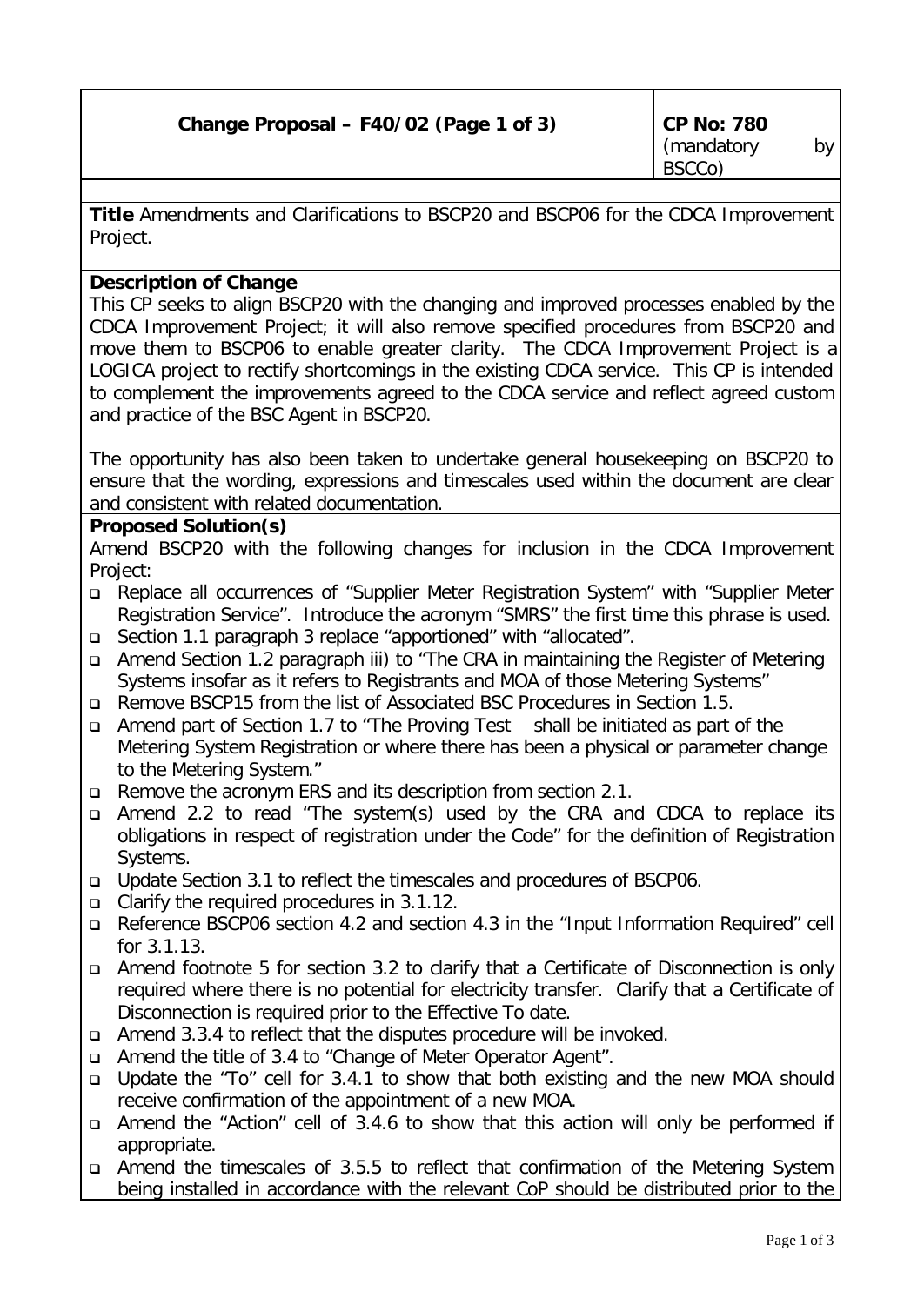Proving Test being performed. 3.5.4 and 3.5.5 should be reversed in the table for Section 3.1.

- <sup>q</sup> Amend 3.6.3 to reflect that the Proving Test should also be performed.
- <sup>q</sup> Amend 3.6.4 to reflect that the form BSCP20 4.4 rather than 4.6 should be distributed to the CDCA.
- <sup>q</sup> Remove 3.7 from BSCP20 and ensure that the procedures are included in BSCP06.
- <sup>q</sup> Amend the table in 4.3 to show that Maximum and Minimum Demand will be by a Meter Register rather than the Metering System.
- <sup>q</sup> Amend the description in 4.3 for Pulse Multipliers to clarify that the collected data will be from each Outstation channel.
- <sup>q</sup> Change heading "Details of Metering System" to "Location of Metering System" on form BSCP20/4.1. Also remove fields "Boundary Point/Circuit Name" and "GSP reference" from the same form.
- <sup>q</sup> Change heading "Details of Metering System" to "Location of Metering System" on form BSCP20/4.2a.
- <sup>q</sup> Remove the fields "Maximum Demand (MWh)" and "Minimum Demand (MWh)" from BSCP20/4.3a.
- <sup>q</sup> Amend the table for Outstation Details in BSCP20/4.3a to add a field entitled "Communication Type".
- <sup>q</sup> Add three columns to BSCP20/4.3b: "Number of Register Dials", "Meter Serial Number" and "Main/Check". Also remove "Main Channels Only" from the "Metering Subsystem Id" column and amend columns "Associated Meter Id", and "Associated Meter Register Id" to reflect that the data entered into them will relate to the relevant main meters rather than check channels.
- <sup>q</sup> Add two columns to BSCP20/4.3c: "Channel Minimum (MWh)" and "Channel Maximum (MWh)"
- <sup>q</sup> Amend Title "Details of Metering System" on forms BSCP20/4.7 and BSCP20/4.8 to "Location of Metering System".
- <sup>q</sup> Further analysis will be undertaken during the drafting of the finalised version to enable further clarifications and improvements. These will include referencing the relevant data flows wherever appropriate and improving grammar and formatting issues throughout the document and related forms.

## **Justification for Change**

These amendments to BSCP20 and BSCP06 ensure consistency with the CDCA systems and processes to be implemented by the CDCA Improvement Project. These changes would enable a clearer, more efficient service that would benefit all Parties.

**Other Configurable Items Potentially Affected by Proposed Solution(s)** *(optional by BSCCo)*

The BSC Agent will update the CDCA URS, etc to reflect the changes.

**Impact on Core Industry Documents** *(optional by originator)*